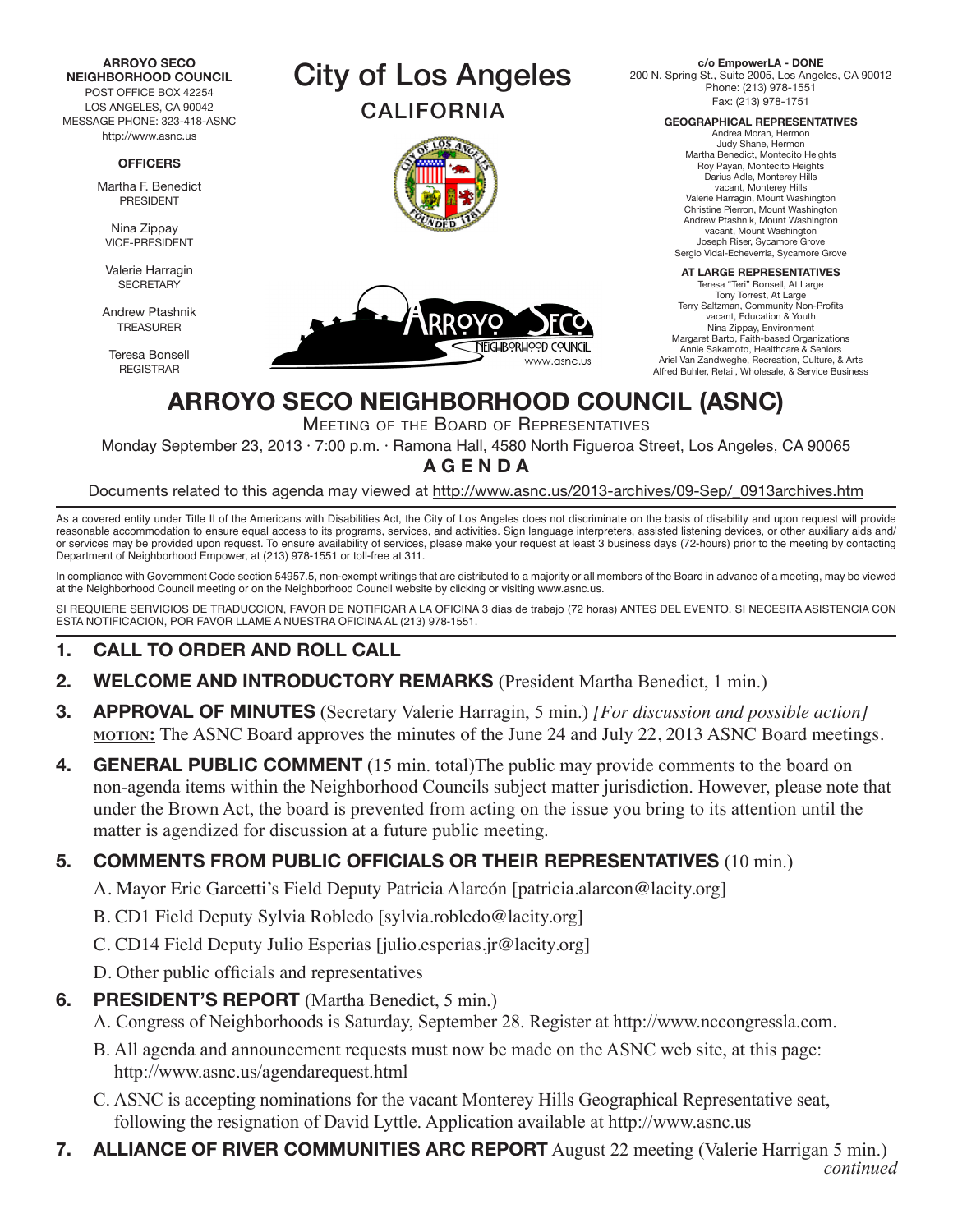#### **ARROYO SECO NEIGHBORHOOD COUNCIL (ASNC) Board of Representatives Agenda, Page 2 SEPTEMBER 23, 2013 • RAMONA HALL COMMUNITY CENTER**

- **8. CONSENT CALENDAR** (5 min.) *No discussion or Public Comment. Items may be removed and they will then go to the end of the agenda*
	- **A. STREET CLEANING IN MONTEREY HILLS** (Jim Henderson, Monterey Hills Local Issues, 5 min.) **MOTION:** ASNC requests Council District 14 seek "regular route street cleaning" in Monterey Hills.

## **B. CITY COUNCIL 60-DAY ADVANCE NOTICE TO NCs** (Rick Laudati)

**motion:** ASNC will write letters to City Council and the Mayor asking that City Council inform NCs 60 days in advance through the Early Notification System or other expeditious means of any matters related to the Neighborhood Council's community that will be heard in Committee, Commission and City Council meetings.

### **C. SUPPORT OF SB 405** (Baker Montegomery, Eagle Rock NC, 5 min.)

**motion:** Whereas over 14 billion single-use plastic bags are used each year in California, much of it ending up in our waterways, in the food chain and then back into our bodies, not to mention the many other significant and grave issues associated with their use.

 Be It Resolved that the ASNC Board requests that the Los Angeles City Council contact State Senator Kevin de Leon to inform him that the ASNC, representing a large segment of his constituents, supports SB 405, the statewide ban on single-use plastic bags

**NEW BUSINESS** *[For discussion and possible action]*

### **9. TREASURER'S REPORT** (5 min.)

**MOTION:** ASNC Board approves Monthly Expenditure Report and Purchase Card statement (see attached).

## **10. COMMUNICATIONS & OUTREACH COMMITTEE REPORT** (Registrar Teri Bonsell)

## **A. LOCAL ISSUES POSTCARD** (5 min.)

**motion:** ASNC approves the expenditure of no more than \$2400 for an area-wide mailing of 8" x 6.5" postcards, to be completed and distributed in October, promoting Local Issues Committees' meetings and showing times and locations.

Volunteer help needed from Board members to deliver sorted cards to three post offices.

## **B. BANNERS PROMOTING LOCAL ISSUES MEETINGS** (5 min.)

**motion:** ASNC approves the expenditure of \$450 to purchase 3' x 8' banners which will promote Local Issues meetings (two banners for each of the five areas at a cost of \$45 per banner).

### **C. VIDEO CAMERA AND TRIPOD** (5 min.)

**motion:** ASNC approves the expenditure no more than \$500 to purchase a video camera and tripod for recording of Board and Committee meetings.

Recordings will be uploaded to asnc.us. Registrar and Treasurer will check equipment in and out.

### **D. TRANSPORT CART** (5 min.)

**motion:** ASNC approves the expenditure of not more than \$100 to purchase a transport cart to facilitate moving canopies, tables, chairs, and supplies required by participation in outreach events.

### **E. ASNC OUTREACH EVENT IN SYCAMORE GROVE** (Outreach Committee, 5 min.)

**motion:** ASNC approves expenditure of \$200 for refreshments and supplies for a Saturday neighborhood cleanup, projected for October 19, in the Sycamore Grove area south of the Lummis Home.

 ASNC Board members are invited to participate at tables to talk about our mission, hear community concerns, sign up stakeholders, share surveys and give away ASNC promotional items and refreshments. CD1 office has been contacted to provide a dumpster, supplies, gloves, tools and trash bags.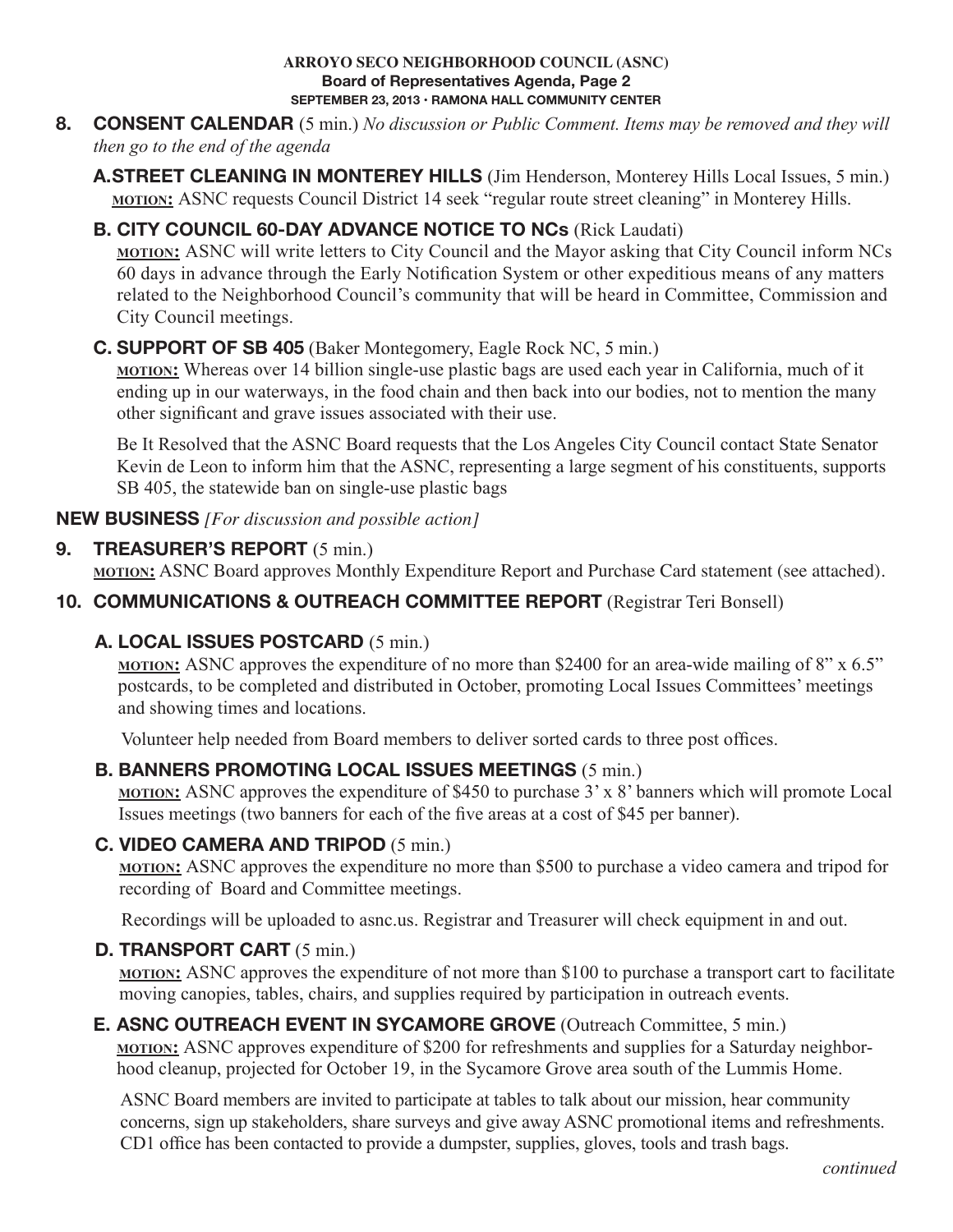**F. ASNC OUTREACH EVENT IN MONTEREY HILLS** (Monterey Hills Local Issues, 5 min.) **motion:** ASNC approves expenditure of \$200 in connection with a CERT drill in Budd Weiner Park to raise awareness of CERT as well as the ASNC to be held on October 19th.

 ASNC Board members are invited to participate at tables to talk about our mission, hear community concerns, sign up stakeholders, share surveys and give away ASNC promotional items and refreshments.

**G. MONTECITO HEIGHTS HALLOWEEN EVENT** (Montecito Heights Local Issues, 5 min.) **MOTION:** ASNC approves up to \$150 for refreshments at the Montecito Heights Rec Center's annual Halloween celebration.

Event includes Board members participation in Outreach to attending ASNC stakeholders.

**H. LA RIVER RALLY PARTICIPATION** (Nina Zippay, 5 min.)

**motion:** The ASNC Board endorses the September 28th LA River Rally and supports it with outreach to promote the event.

 Board members to participate with a booth/table at the rally at the Los Angeles Historic Park, AKA Cornfields. See attached flyer or http://www.lariverrally.org.

#### **11. ROOM RENTAL FOR MONTEREY HILLS LOCAL ISSUES MEETINGS** (5 min.) **motion:** ASNC will pay Marshall Villas \$400 for room rental to hold Monterey Hills Local Issues

meetings for fiscal year 2013 – 2014.

## **12. APPOINTMENT OF TWO BUDGET REPS FOR BUDGET DAY** (5 min.)

**motion:** ASNC shall appoint two budget representatives from the ASNC Board to come to Budget Day in October. At the Budget Day meeting, the budget reps shall elect the 36 Budget Advocates to represent them in the budget process.

## **13. ZONE VARIANCE 707 S. AVENUE 60** (Hermon Local Issues, 5 min.)

**motion**: ASNC supports approval of a zone variance request [Sec. 12.21(A)(5)(I)(1)] for 707 S. Avenue 60, filed with the City, to permit automobiles to back out of the driveway onto a secondary highway in conjunction with construction of a 1,598 sq. ft. single-family residence with attached 483 sq. ft. garage on a 5,600 sq. ft. lot.

## **14. BOARD OF PUBLIC WORKS MONITOR** (Martha Benedict, 5 min.)

**motion:** ASNC will appoint at its next meeting a non-executive Board member or stakeholder to monitor the actions of the Board of Public Works in order to provide a timely report to the ASNC Board of issues that could affect the ASNC area. http://bpw.lacity.org

## **15. CITY COUNCIL MONITOR** (Hermon Local Issues, 5 min.)

**motion:** ASNC will appoint at its next meeting a non-executive Board member to monitor City Council motions in order to provide a timely report to the ASNC Board of issues that could affect the ASNC area.

# **16. CD14 COMMUNITY SUPPORT TO MITIGATE HOMELESSNESS IN DEBS PARK**

(Montecito Heights and Monterey Hills Local Issues, 5 min.)

**motion:** Whereas an effort by CD1, Montecito Heights residents, ASNC member Roy Payan, Rec & Parks staff, GSD, LAHSA, LAPD and LAFD has made substantial progress in the southern part of the park; and Whereas comparable community support must address the growing problem to the north due to the potential threat of fire and destruction to the sensitive wilderness within the park and proximity to homes and Bushnell Way Elementary School

Therefore, Be It Resolved that the ASNC Board calls on CD14 to support mitigation efforts of the massive homeless encampment adjacent to Via Marisol in Debs Park.

## **17. RULES & ELECTIONS COMMITTEE REPORT** (Vice President Nina Zippay, 5 min.) **A. motion:** The ASNC Board approves the following changes to the Standing Rules.

*continued*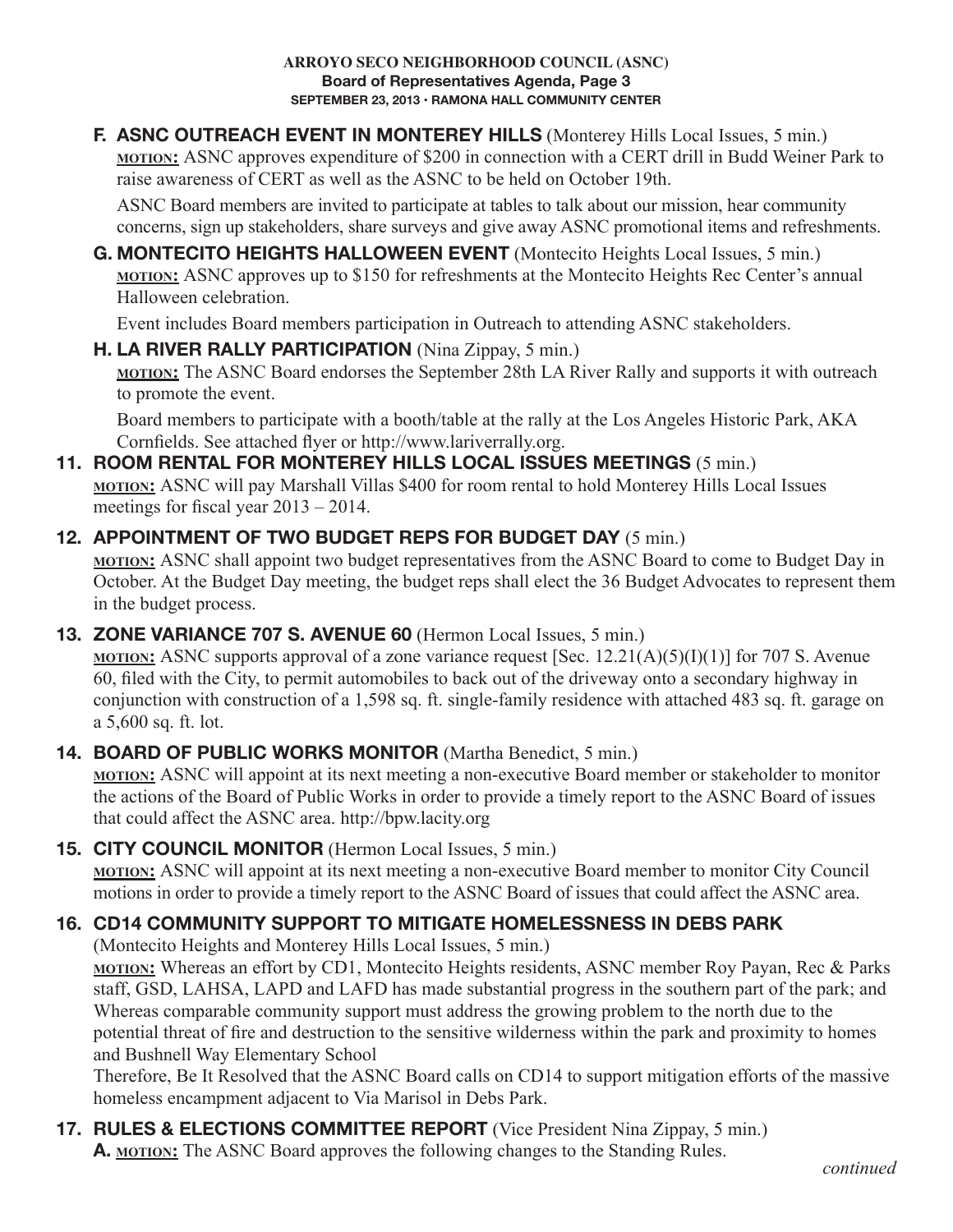#### **ARROYO SECO NEIGHBORHOOD COUNCIL (ASNC) Board of Representatives Agenda, Page 4 SEPTEMBER 23, 2013 • RAMONA HALL COMMUNITY CENTER**

 1. Remove the following (shown in strike through) because a new approved Standing Rule states meetings are to be held at least every two months and the Standing Committees have changed:

 In the interest of better meeting its stated purpose to "engage stakeholders in deliberation and collaboration on matters affecting the community" and to "promote stakeholder participation in City governance and decision making processes" (Bylaws, Article II) and of allowing themmore say in positions taken and funding requests before they reach the Board, all ASNC standing committees are required to meet at least three times a year (Ad hoc committees are encouraged to do the same).

 (NOTE: Standing committees on date adopted: 1) Rules and Elections; 2) Budget & Finance; 3) Communications and Outreach; 4) Candidate Recruitment; and 5) Local Issues Committee for: a) Hermon, b) Montecito Heights, c) Monterey Hills d) Mount Washington, and e) Sycamore Grove. Ad-hoc committees operating as of that date include: A) Recreation, Culture, and the Arts; and B) Environment. (Added since that date): C) Community Garden (3/23/09); D) Public-Safety; (6/1/09), E) Animal Welfare (4/26/10), and F) Land Use (7/26/10).

2. Amend the following rule to set a lower maximum amount for financial support to allow more community groups to receive support with the limited funds allocated for community projects and to update the fiscal year designated.

As a policy guideline, the ASNC places a  $\frac{$2,000.00}{$500}$  maximum on the amount of financial support provided for, or purchases on behalf of, any community group or event (school, beautification project, festival or celebration, etc.) during each JULY-01 to JUNE 30 fiscal year, beginning with budgeting for FY2012 FY2013.

**B. SELECTION OF COMMITTEE CHAIRS BY NON-EXECUTIVE BOARD MEMBERS** (Nina Zippay) **motion:** Unless specified otherwise in the ASNC bylaws, all Standing Committee Chairs shall be selected from the non-executive Board officers by the non-executive Board officers. Terms shall be until the selected chair is no longer an ASNC Board member or until the seating of a new Board following an election, whichever comes first.

## **18. AD HOC ELECTION COMMITTEE** (Nina Zippay, 5 min.)

**motion:** The ASNC Board shall create an AdHoc Election Committee to administer the ASNC Elections during the 2013-2014 Fiscal Year with the following Mission Statement: The AdHoc 2014 ASNC Election Committee shall be responsible for overseeing all aspects of the 2014 ASNC Elections in coordination with the Independent Election Administrator, DONE, and the City Clerk including, but not limited to: development of local election rules; setting the timetable for and programing election events and deadlines; recruitment and orientation of candidates; election outreach; staffing of polling place and ballot tabulation; and arranging orientation for the newly elected Board. The committee shall be comprised of a minimum of 4 members, limited to non-candidates only, and will automatically dissolve three months following the certification of a new Board.

## **19. SELECTION TO FILL BOARD VACANCIES** (Nina Zippay, 10 min.)

A. Mt. Washington Geographic Representative - three candidates

**Padraic Cassidy** - I am a parent of a third grader at MWES where I've served on School Site Council for the last two years and am completing a house on Frontenac on property we've owned for the past twelve years. I believe the next decade will be critical for the community in responding to the pressures of increasing density while retaining the social, environmental, and ecological qualities which initially attracted us all to the hill. As an architect who has practiced for 30 years, especially in my birthplace, the similarly isolated Nantucket Island, I'm particularly knowledgeable with regard to encouraging positive growth and managing change. Our existing resources including the Southwest Museum, the School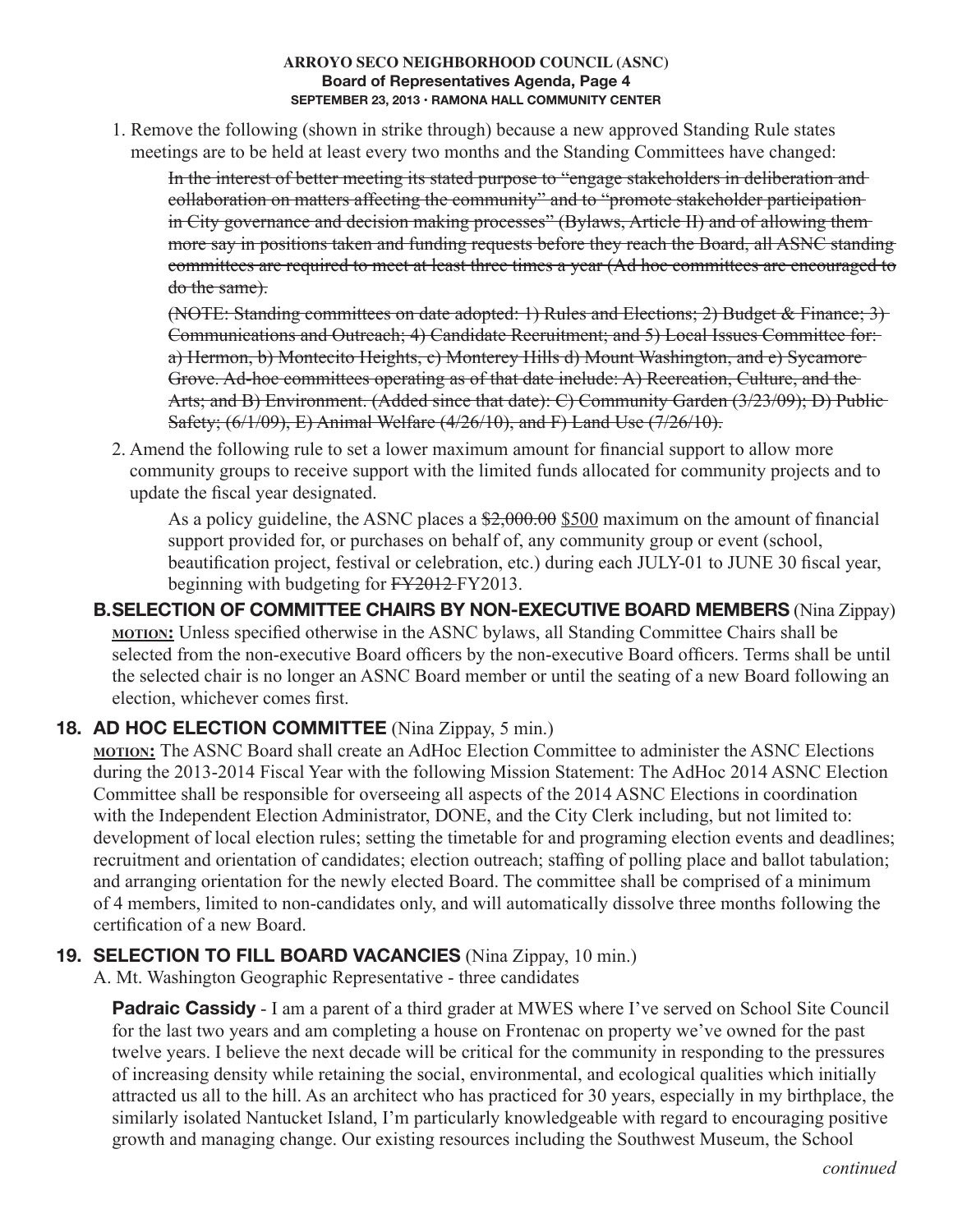#### **ARROYO SECO NEIGHBORHOOD COUNCIL (ASNC) Board of Representatives Agenda, Page 5 SEPTEMBER 23, 2013 • RAMONA HALL COMMUNITY CENTER**

and our open spaces need the advocacy I'm committed to providing, while at the same time availing ourselves of the new opportunities the Gold Line and other connective resources of our city can offer.

**Stephen Koenig** - As a new homeowner in Mt. Washington, it has been invigorating to explore the people, community offerings and hidden nuances in our 1.2 square miles. It would be an honor to help improve this historic area of town and the quality of life for my neighbors. With such diversity and culture found in the ASNC's boundaries, I believe it is the responsibility of the council to both preserve and celebrate what has existed for so many years. Yet, progress—made within this context—can be fruitful for all, and it requires committed and forward-looking leaders to glean the needs of the community and opportunities to advance aspects such as environmental sustainability, art, quality education, and the "small town in a big city" that is so important to me. I will bring energy, creativity, and a background that spans both the entertainment industry and higher education as a Mt. Washington representative.

 **Meehan Rasch** - As a nearly 4-year resident of Mount Washington, where my brother- and sister-inlaw are also raising their family, I am deeply committed to my neighborhood and the greater NELA/ Arroyo community. We are blessed to live in such a vibrant region and I am eager to begin giving more back to this special area, my home. Professionally I am an attorney and former nonprofit director with a range of skills including financial management, grantmaking, and community building. Currently I also serve as Finance Chair for Mount Hollywood Congregational Church, and am active in the local legal community. I co-chair the Women Lawyers of LA public interest grant program, and am on the Governmental Relations Committee for the LACBA Barristers, organizing events with local elected officials. It would be an honor to represent Mount Washington on the ASNC. I hope the Council finds my skills and passion to be a good fit.

B. Education & Youth At Large Representative

**Randall Zorick** - Thank you for your consideration for my nomination to the Arroyo Seco Neighborhood Council ("ASNC") Board as the Education and Youth Board Member. I am a ten-year resident of Montecito Heights. My eldest child attends a local public school within Sycamore Grove. I am an active member of the Parent-Teacher Association at my son's school, and volunteer every other week in my son's classroom. I welcome the opportunity to continue helping our youth and local schools by and through my nomination to the ASNC Board. I currently serve as a Member of the Rules and Elections Committee and the Local Issues Committee for Montecito Heights, and would love to continue my service as an ASNC Board Member. I believe my work history, ethics, and love of Northeast Los Angeles and its treasures would make me a valuable asset to the ASNC Board. Thanks again for your consideration!

### **20. SELECTION OF NEW COMMITTEE CHAIRS** (Nina Zippay, 5 min.)

Nomination and Selection of a Committee Chair for each of the following new Standing Committees.

- A. Land Use & Planning
- B. Health, Public Safety, & Welfare
- C. Education & Youth
- D. Recreation, Culture & the Arts
- **21. LOCAL ISSUES COMMITTEE REPORTS** (5 min.) Local Issues Committees report to the Board on matters of local importance. Provide future meeting dates: Hermon, Monterey Hills, Montecito Heights, Mt. Washington, Sycamore Grove.
- **22. BOARD MEMBER COMMENTS** (5 min.) Board members' own activities or brief announcements. Introduce new issues for consideration at the next board meeting. *[Items only - no discussion]*
- **23. ADJOURNMENT** The next meeting of the board is Monday, October 28, 2013 at Ramona Hall,